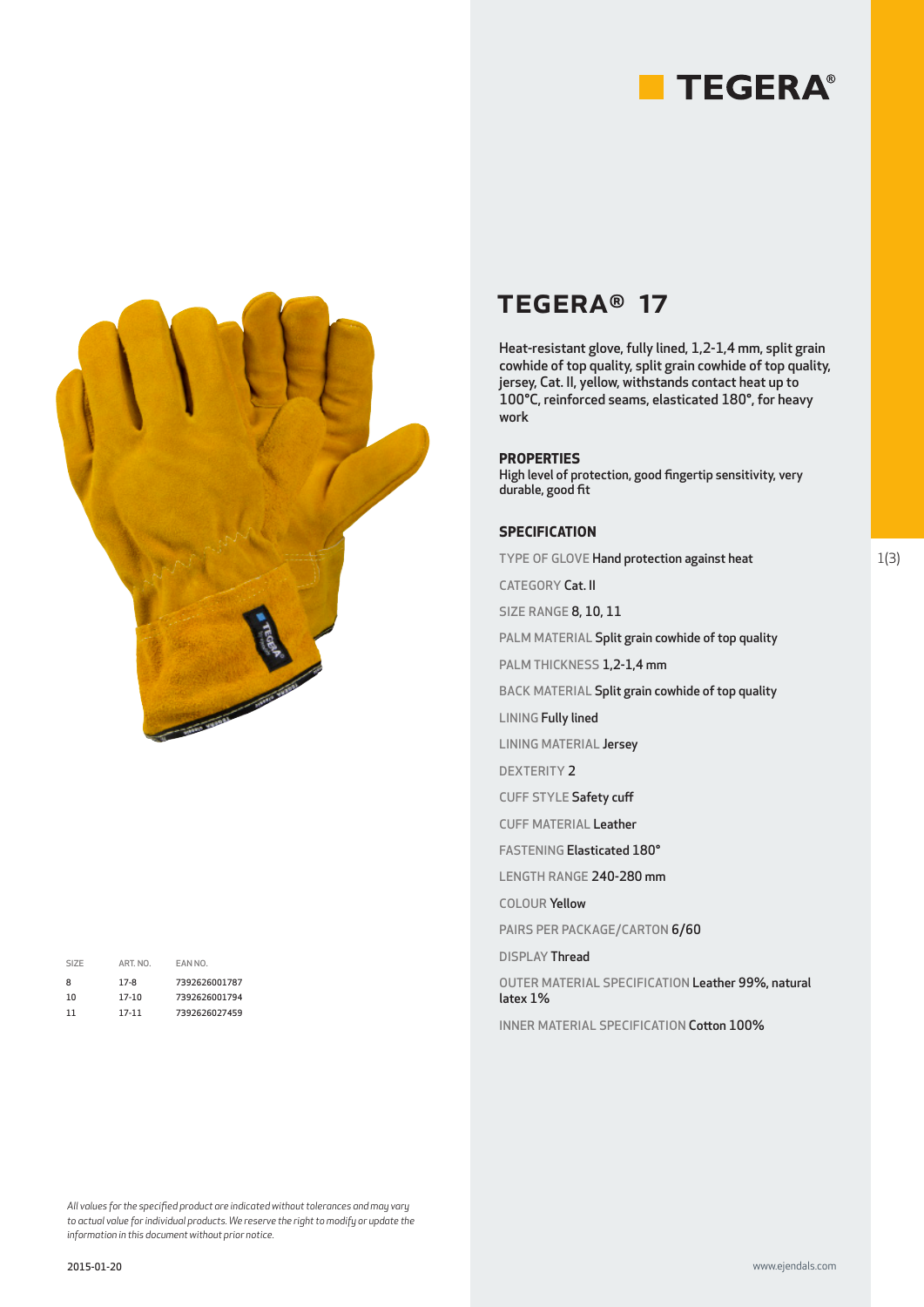





 EN 388 3223



## TEGERA® 17

## **FEATURES**

Withstands contact heat up to 100°C, reinforced seams, flame retardant, withstands welding sparks and grinding splash

## **PRIMARY PROTECTION**

Prevents risk of:, burn injuries, heat injuries, abraision injuries, blisters, grazes, scratches, lacerations, contact with dirt

**PRIMARY ENVIRONMENTS OF USE** Warm environments, harsh environments

**PRIMARY AREAS OF USE** Engineering, mining

**PRIMARY INDUSTRIES OF USE** Mining, automotive

**TYPE OF WORK** Heavy work



#### ejendals ab

www.ejendals.com

order@ejendals.com

Box 7, SE-793 21 Leksand, Sweden Phone +46 (0) 247 360 00 Fax +46 (0) 247 360 10 info@ejendals.com

*All values for the specified product are indicated without tolerances and may vary to actual value for individual products. We reserve the right to modify or update the information in this document without prior notice.*